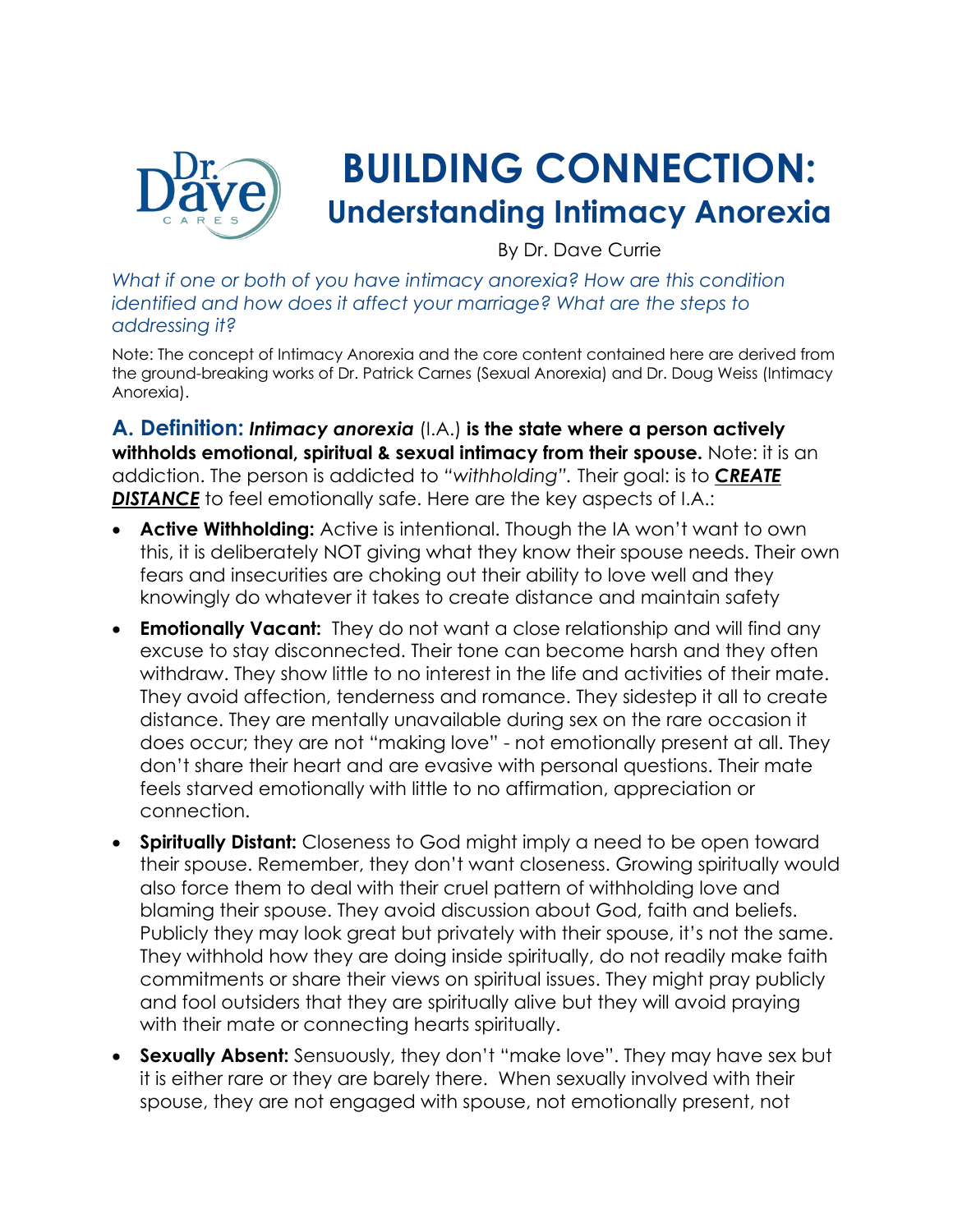looking at or talking to their spouse during the sexual experience. Sex is void of love and passion. They do not enjoy sexual togetherness. The might tolerate the physical act or focus selfishly about it but shun the feeling of closeness. They often embrace sexual self-stimulation as an alternative. They may even act out with others beyond the marriage. They will go to bed early or stay up later to avoid the possibility of an intimate, sexual encounter. They may even say they have erectile dysfunction and are not feeling well to avoid being available for intimacy.

#### **B. The Intimacy Anorexia History & Dr. Dave's Connection**

- 1. The concept of **SEXUAL ANOREXIA** was first formulated by Dr. Patrick Carnes in the mid 1990's and came out in print in 1997 with his book Sexual Anorexia: Overcoming Self-*Hatred.*
- 2. Dr. Weiss and Carnes were pioneers in the field and Weiss first talked about **SEXUAL ANOREXIA** publicly in the late **1990's** ... after years of treating couples himself with marital breakdowns largely due to sexual addiction and sexual unfaithfulness working hard to put together why especially men were avoiding sexual intimacy.
- 3. Weiss did a DVD on **SEXUAL ANOREXIA's** 9 characteristics in early **2000's**.
- 4. Initially, Weiss went with the term Sexual Anorexia but began to use SA and IA interchangeably. He later preferred the term **INTIMACY ANOREXIA** as he more clearly observed that the marital disconnect included emotional, spiritual and sexual withholding – not just a person wanting or having little to no sex.
- 5. Dr. Weiss appeared on *Marriage Uncensored* TV Talk Show with Dr. Dave in **2005**, the first time ever that **INTIMACY ANOREXIA** was discussed in Canada. The concept was just beginning to be referred solely as IA though the show was called Sexual Anorexia. We see in the show comments by Dr. Doug that he was growing to prefer to call this paradigm of understanding - INTIMACY ANOREXIA.
- 6. The **Sexual Anorexia DVD** featuring Dr. Weiss was redone under the name Intimacy Anorexia came out in **2005-7**.
- 7. The **Intimacy Anorexia book, workbook and exercises** written by Dr. Wiess came out in **2010**.
- 8. The **Married & Alone DVD** for partners of IA's featuring Dr. Weiss came out in **2013**.
- 9. The **Intimacy Anorexia Training for Therapists** (IAT) for AASAT came out in **2016**  with requirements including over 40 hours of training, a written exam, and 6 months of weekly supervision with Dr. Weiss.
- 10. **INTIMACY ANOREXIA THERAPISTS:** Beyond Dr. Weiss, who is the President of the American Association of Sexual Addiction Therapy (AASAT) and who created the INTIMACY ANOREXIA training, there are only 9 other IA therapists in the world – 2 in Canada; Shawn Rumble in Kitchener, Ontario and Dr. Dave.
- **11. Dr. Dave's Specialized Training:**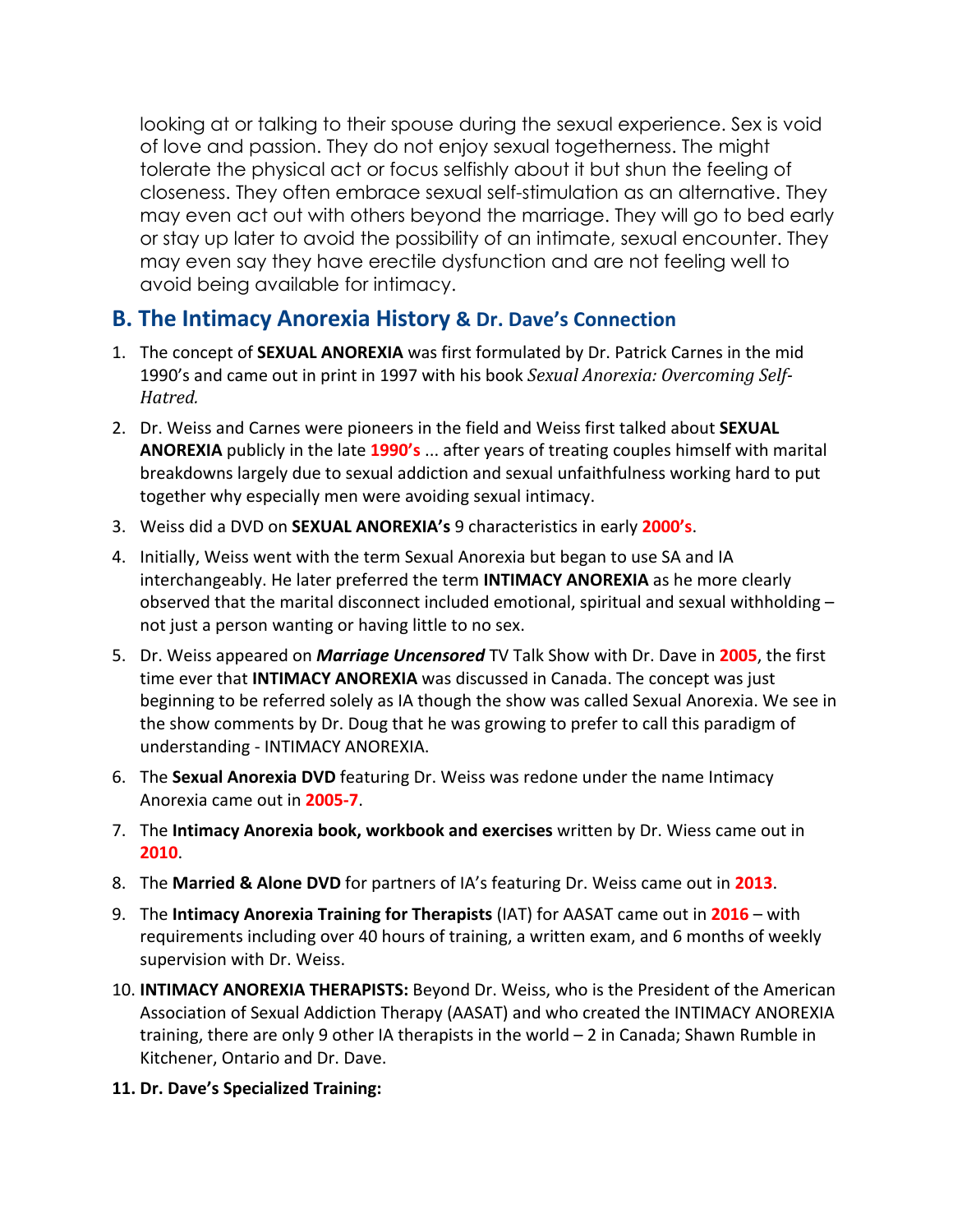- Dave became a certified **Sexual Recovery Therapist (SRT)** with AASAT in January **2016**,
- He became certified to conduct **Sexual Addiction Intensives** with Dr. Weiss' personalized training in July of **2017**.
- He became a **Partner Recovery Therapist (PRT)** with AASAT in December **2017**.
- He became an **Intimacy Anorexia Therapist (IAT)** with AASAT in June of **2018**.
- He returned to Colorado to take a second week of training regarding **Sexual Addiction Intensives** becoming the most trained therapist by Dr. Weiss personally in the world in August of **2019**.
- He was recently invited (October **2019**) to be part of a **Sexual Addiction Recovery Leadership Summit** with nearly 50 leaders from North America representing about 30 different ministries who banded together to tackle how to best help the church to face the growing battle with porn and sexual addiction within its members.
- 12. Currently, Dr. Dave's counselling practice is over 50% related to sexual addiction, intimacy anorexia and marital unfaithfulness, their effects on marriage and the recovery journey.

## **B. PRIMARY CAUSES of Intimacy Anorexia**

It is important to begin to understand how a person becomes an I.A. displaying a strong urge to withhold rather than connect to their spouse – maintaining distance vs establishing closeness. They might appear warm and balanced with outsiders and a caring and responsive to their spouse at first. What's behind them being emotionally, spiritually and sexually obstructed within the marriage? The major factors are:

- 1. **Family Attachment Issues:** Healthy family relationships set the tone for a lifetime of satisfying human connection. Where warm and loving interaction between parents and from parents exists, future well-being and interpersonal meaning is plausible. One's family of origin - balanced and nurturing initiates and develops the attachment capability of the child.
	- a. **PARENTAL ABSENCE:** Without significant level of cross gender parent physical availability, genuine affection and meaningful affirmation, the child grows up feeling unloved and unvalued. Further, without ascribed significance and verbalized appreciation by the same gender parent, the child grows up disconnected and distanced with an empty heart. They don't feel connected to their parents so they don't learn how to attach to others.
	- b. **PARENTAL ABUSE:** Where parental harshness, explosive rage and emotional instability exist, these dysfunctional primary relationships lead to emotional barrenness. There is little chance of future connection. To protect oneself from an angry and cruel parent, the child has to withdraw to be safe. They end up with a closed heart unable to be intimate with others down the road – especially their spouse.
- 2. **Parental Neglect:** Emotional deprivation caused by the constant absence of one or both parents creates a hollow, empty child with no roots of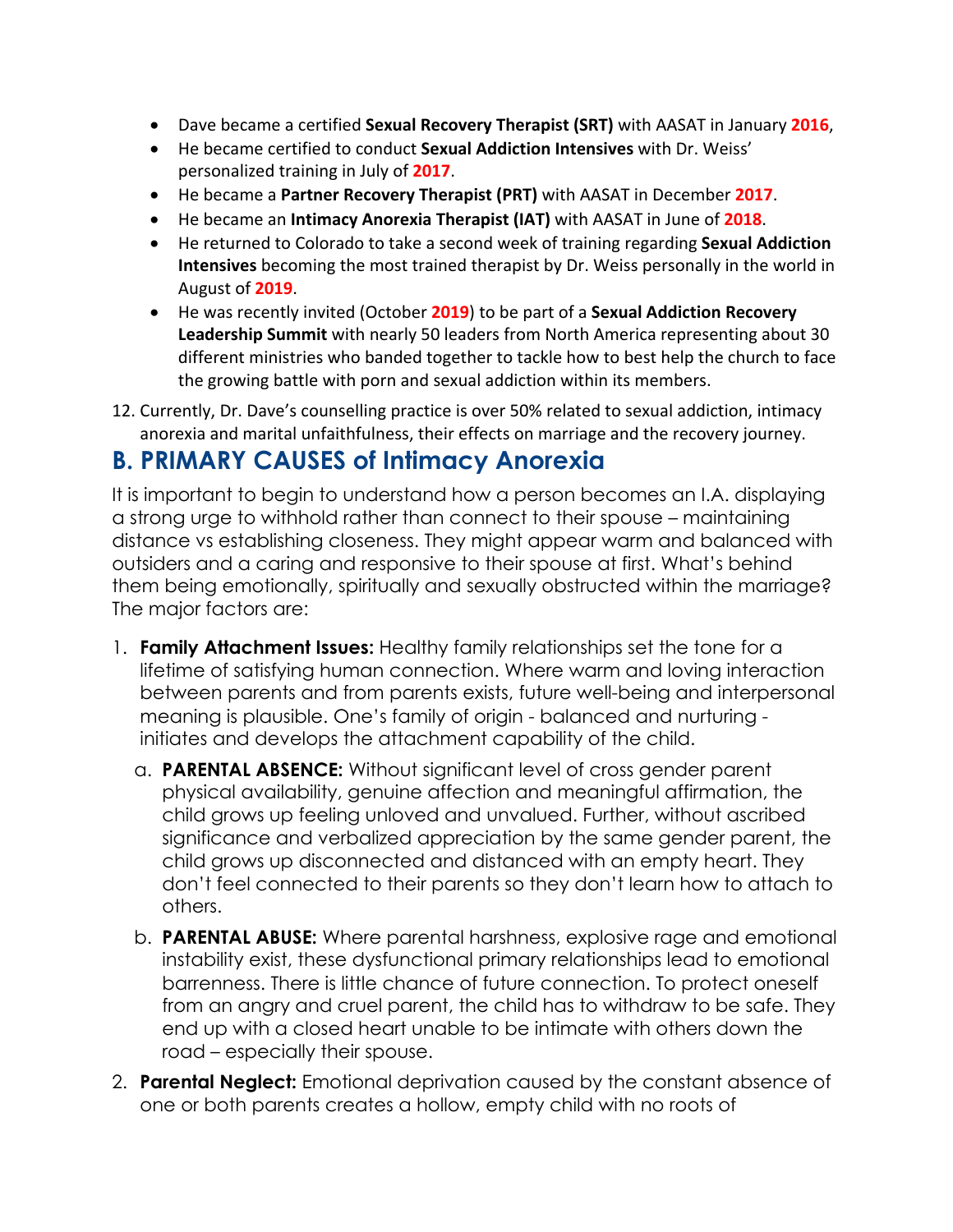connection. Nobody reached out to them. They grew up without receiving a welcome and warmth from anybody. Possibly, their entire family was private and withholding. They had both no experience with attachment or no relational modeling of any kind. They have never experienced a true loving bond.

- 3. **Sexual Trauma:** When a person is abused as a child or teenager, it fully messes up their relational & sexual equilibrium. Their love map has been damaged. Core elements that allow for future significant connection have been violated. They cannot easily trust, commit or be vulnerable. They need to create distance to stay and feel safe. A deep fear resides due to the trauma. The greater the nature of the abuse, the greater the potential bonding dysfunction. Premature sexual exposure can enliven a curiosity that leads them to a heightened sexual interest to act out at an early age. It can also paralyze them away from sexual and relational intimacy.
- 4. **Sexual Addiction:** The greater the addiction to a sexual fix, the greater the grip of detachment. The Porn-Masturbation-Orgasm (PMO) cycle saturated and sustained by years of viewing pornography further objectifies sex and eradicates any need for emotional intimacy. Self-sex becomes the norm and soon is what the person's brain wants and needs. They don't want closeness; rather they want raw and self-absorbed sexual experience without commitment. It is important to treat the porn or sexual addiction and the Intimacy Anorexia paradigm of operation.

# **C. UNDERSTANDING the IMPACT of the ROOT ISSUES of IA:**

- 1. **NOT THEIR CHOICE:** The IA didn't sign up for this didn't want to be an IA. No one would. We all are born with a cavernous necessity – a soul craving – to be loved and to feel genuine attachment within our family of origin. It didn't happen.
- 2. **DEEP SOUL PAIN:** This profound but unseen 'Soul Pain' from either the absence of affection and affirmation or the presence of harshness and hurt anchors their fear of being connected to someone.
- 3. **CLOSENESS SCARES THEM:** Why? The people they let in hurt them. So, they put up walls to be safe. An IA has a core fear of closeness. Why? In most cases, they were wounded by those who were to love them and supposed to be able to trust.
- 4. **DON'T KNOW HOW:** They never learned the language of loving connection, never heard it at home, never saw it between Mom and Dad and never felt it from their parents. The experience of a loving bond was taken from them.
- 5. **SEXUAL ABUSE KILLS:** When a child or a young teen experiences sexual trauma from someone that they were supposed to be safe with – a huge sense of betrayal and fear of closeness can set in. This deepens the IA hold.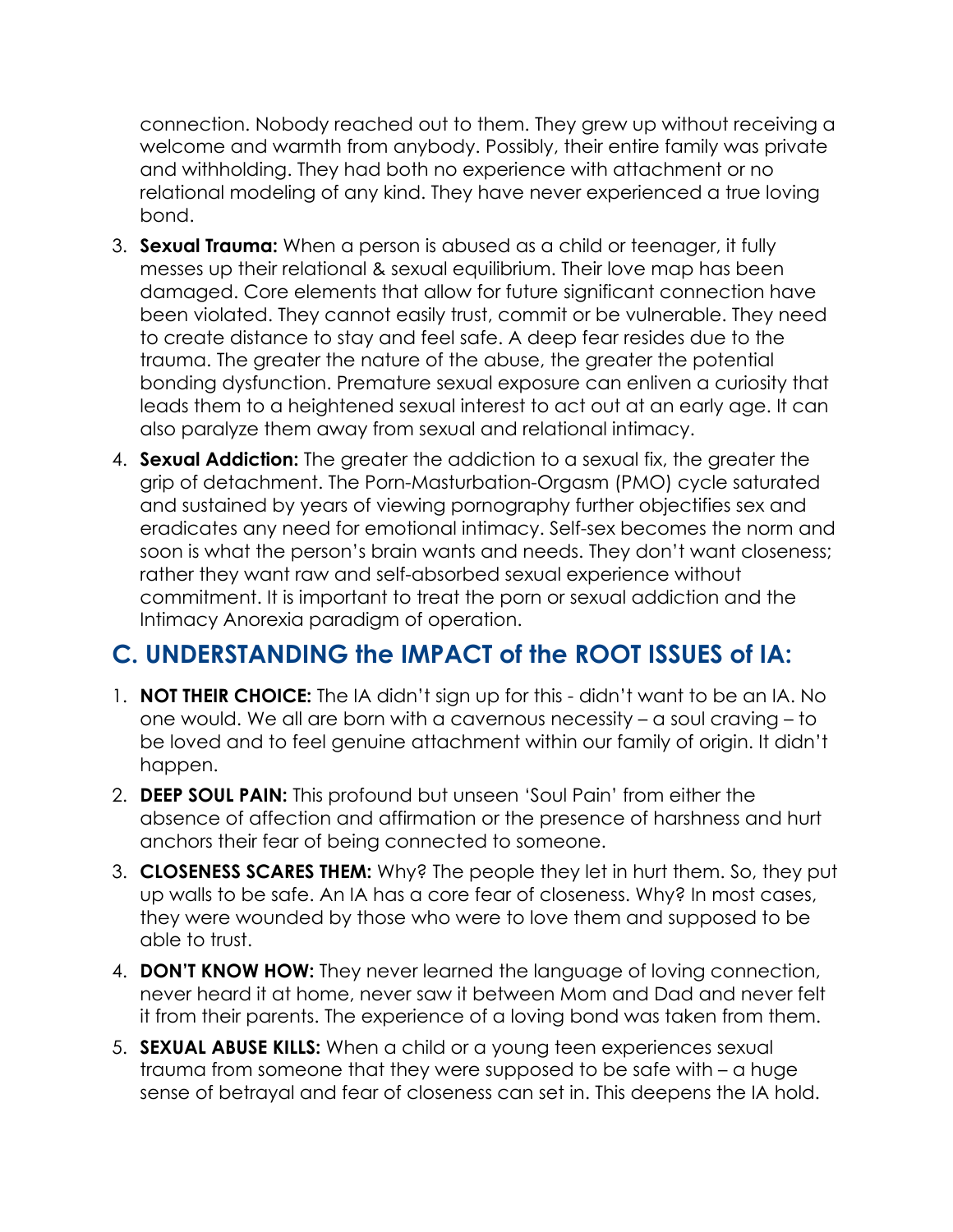6. **PORN CREATES DISTANCE:** When the child or young person gets exposed to and hooked on porn and acting out, it further cripples the ability to connect. The PMO cycle soothes emotional pain but increases selfishness, isolates the person from others and objectifies relationship – especially the one with the future mate.

**WHERE IA RESPONSIBILITY LIES:** Though it may not be the IA's fault but it is their responsibility to deal with their IA pattern. Don't blame them for the verifiable **presence** of Intimacy Anorexia in their life but hold them culpable for both consistently denying its **existence** and actively maintaining its **continuance**.

#### Þ **Score yourself on the Intimacy Anorexia Roots Scale**

## **D. Characteristics of the Intimacy Anorexic Pattern:**

- 1. **STAYING BUSY:** *Does the IA stay so busy to avoid or not have 'US' time?* They keep their life and schedule so packed with anything that they leave no time to connect with their spouse. These activities can even be good things but in a quantity that there is no 'us' time left. Spouse is last on the list.
- 2. **ASSIGNING BLAME:** *Does the IA blame you for most issues between you?* They want to be seen as good so they project the blame, attack the spouse and rarely apologize. They say, "If you would have not done\_\_\_\_\_, then I would have had to done \_\_\_\_\_." It's 100% their spouse's problem. They can't take responsibility for their faults.
- 3. **SUPPRESSING LOVE:** *Does the IA withhold love/warmth/affection from you?* They actively withhold expressing care the way their mate needs it avoiding their love language. There's no kindness, tenderness or affection. They won't reach out and bless their mate with full attention.
- 4. **DENYING PRAISE:** *Does the IA withhold praise or appreciation from you?* They intentionally withhold affirmation and appreciation. No thank you's, no gratitude, no encouragement, and no reassurance. Total invalidation. Nothing is given to build the spouse up.
- 5. **WITHHOLDING SEX:** *Does the IA withhold sex or is not present when intimate?* They avoid or sabotage sexual connection. They may criticize their mate's performance. They say they are not enjoying it or having your needs met but wont talk about it. The make excuses like too tired or got to get up early. They go to sleep quickly or pretend to. They don't touch, flirt and make any attempts at a sexual pass. They are not available for sex and not interested.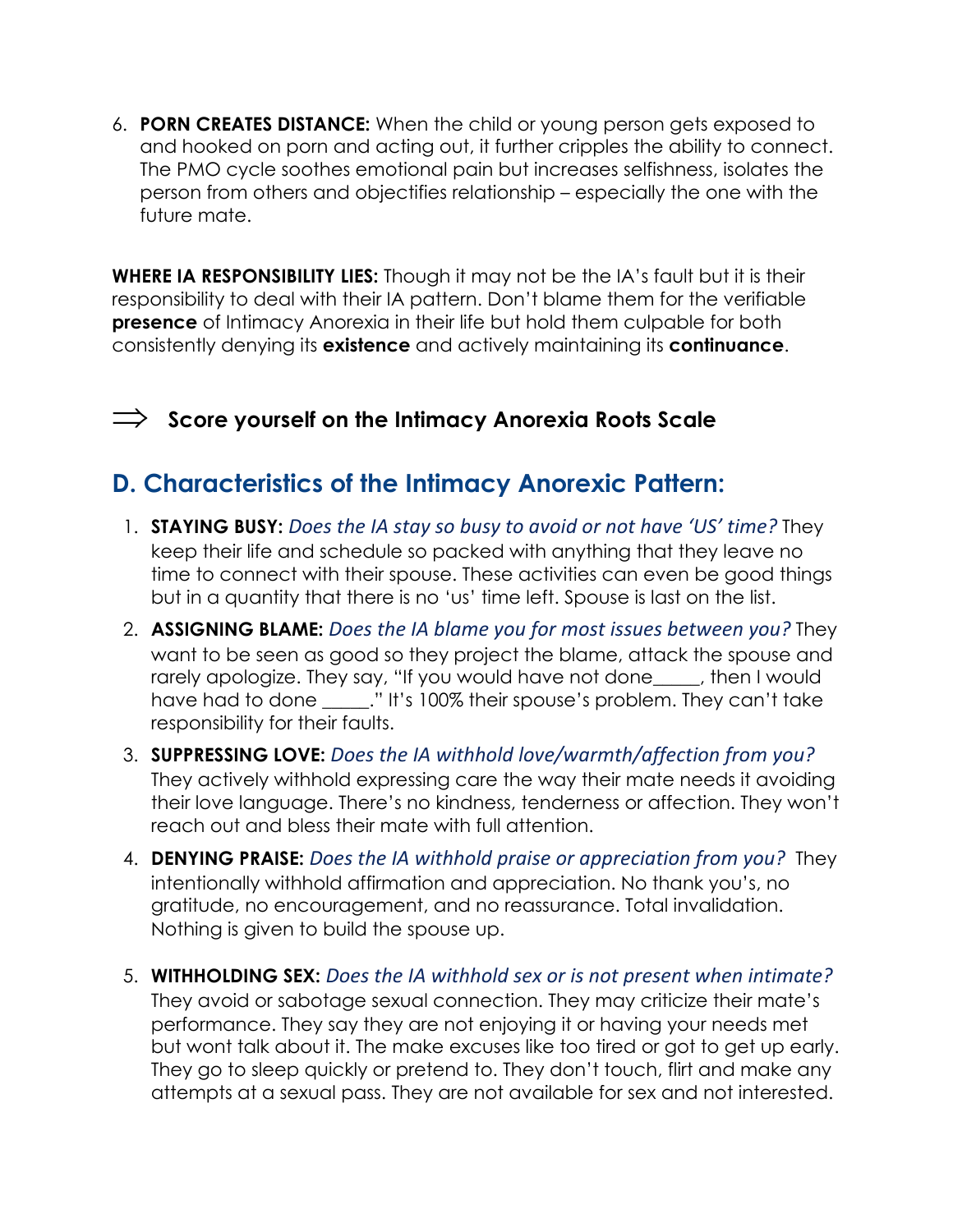If they do have sex, it is about sex and there is no affectionate engagement or real intimacy.

- 6. **AVOIDING SPIRITUALLY:** *Does the IA withhold spiritual connection from you?* They will withhold any spiritual relationship with their spouse. They might look good to others but not in reality with their mate. They avoid talk about spiritual things and don't pray with them.
- 7. **HIDING FEELINGS:** *Does the IA withhold sharing real feelings with you?* They are unwilling or unable to share their emotions with their spouse. They won't give their heart or let their guard down. They may have lots of talk of how they think but never how they feel. But in a crisis – like a threat of divorce, they get flooded with feelings. They will reach out for a while but only for 7- 10 days and then revert back to not sharing. At the core, they are paralyzed about opening up and sharing feelings.
- 8. **ANGER/SILENCE:** *Does the IA control you with their silence or anger?* They will either scare you off with rage or punish you with their withdrawal. Their goal is to push you away and keep you distant. They might bully, yell, shame or review past failures. They control the emotional distance by either explosion or exclusion. Sometimes to hurt you they won't even talk to their spouse but completely ignore you.
- 9. **ONGOING CRITICISM:** *Does the IA give ongoing criticism that causes*

*isolation?* They unleash unending condemnation constantly picking at or tearing apart the spouse. Sometimes its ungrounded disapproval; there's no basis for it. They think they are right on the issues and there is no discussion. The spouse is wrong. Criticism increases when there is a possibility of having to get closer like go on vacation. It's their attempt to sabotage the time away.

10.**CONTROLLING MONEY:** *Does the IA control or shame over money or spending* 

*issues?* This characteristic is not present all the time but often is an issue. They will actually control the money and credit cards, and set spending limits. They make the spouse ask, even beg for money. Sometimes the spouse is not given access to the accounts and merely given allowances. Meanwhile, they can spend freely. Bargaining can be a pattern, too. They provide for their spouse – what more could they want – "I will give you all this so don't complain about not having my time or interest." They provide financially to deflect interest away from the emotional gap.